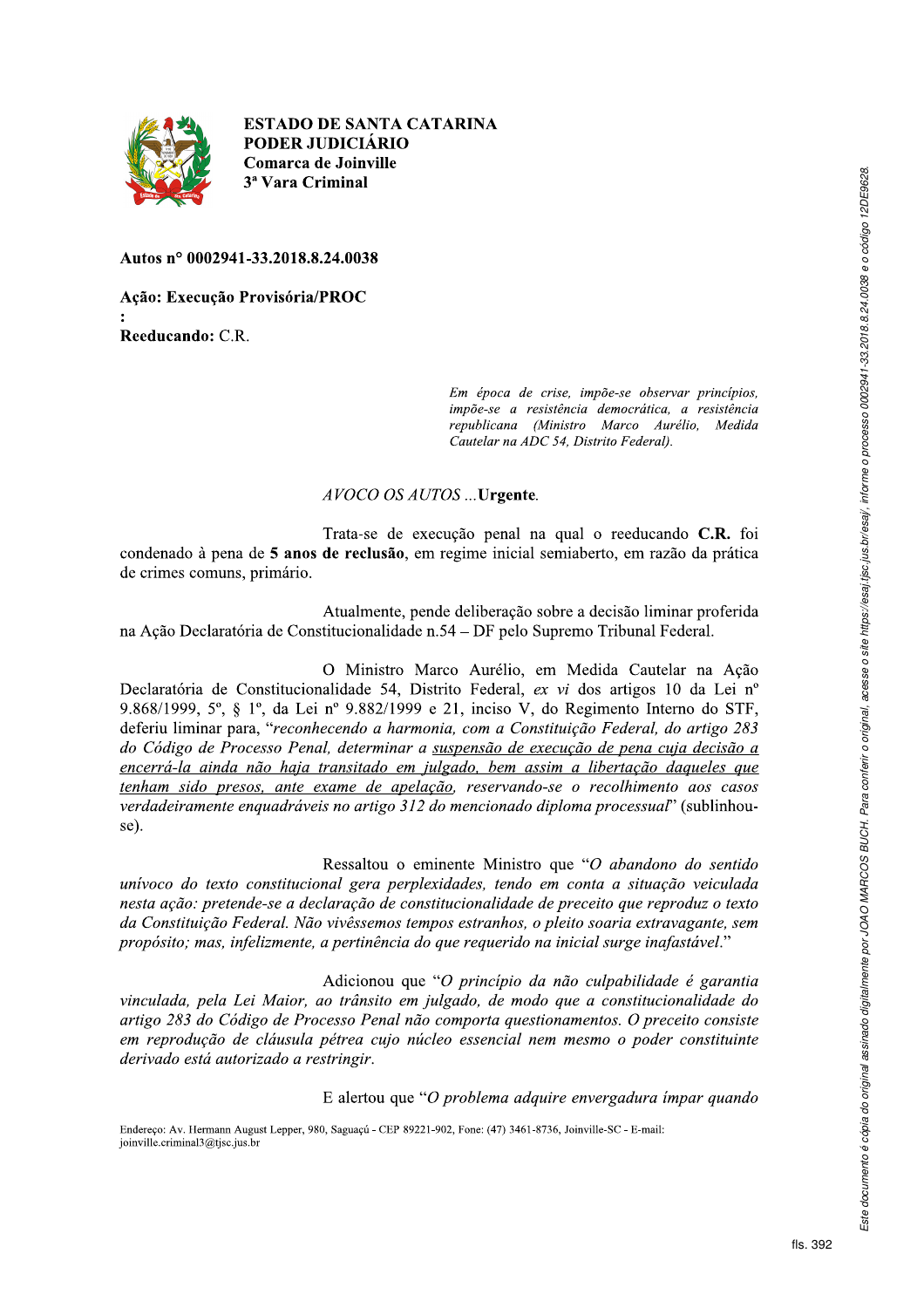

**ESTADO DE SANTA CATARINA** PODER JUDICIÁRIO Comarca de Joinville 3<sup>ª</sup> Vara Criminal

considerada a superlotação dos presídios, destacada pelo Pleno ao apreciar a liminar postulada na arguição de descumprimento de preceito fundamental nº 347, de minha relatoria, acórdão publicado no Diário da Justiça eletrônico de 19 de fevereiro de 2016. Naquela oportunidade, constatou-se o exorbitante número de cidadãos recolhidos provisoriamente, a salientar a malversação do instituto da custódia cautelar e, consequentemente, a inobservância do princípio da não culpabilidade. Inverte-se a ordem natural para prender e, depois, investigar. Conduz-se o processo criminal em automatismo incompativel com a seriedade do direito de ir e vir dos cidadãos.

Orientou finalmente que "Deve-se buscar a solução consagrada pelo legislador nos artigos 312 e 319 do Código de Processo Penal, em consonância com a Constituição Federal e ante outra garantia constitucional – a do inciso LXVI do artigo  $5^\circ$ . "ninguém será levado à prisão ou nela mantido, quando a lei admitir a liberdade provisória, com ou sem fiança".

Em síntese, ainda que seja notório que a decisão em apreço abarca o ex-Presidente Luiz Inácio Lula da Silva, cuja execução é provisória, pois passível ainda de recurso perante as instâncias superiores, o fato é que ela se destina a milhares de pessoas que estão presas sem que a sentença que as condenou tenha transitado em julgado e sem que prisão preventiva anterior tenha sido decretada.

Assim, sem maiores delongas, vislumbra-se que a ação penal ainda não transitou em julgado, conforme documentos de fls.389-91, ou seja, a execução penal é provisória (fls.3-5). Ademais, a prisão do detento se deu em razão do julgamento em Segunda Instância, provisoriamente, conforme decisões de fls.42-3 e 46-7, tendo a sentenca reconhecido não haver motivo para a prisão preventiva (fl.24).

A decisão em Ação Declaratória de Constitucionalidade é proferida em sede de controle abstrato de constitucionalidade, cujos efeitos são vinculantes e erga omnes (art. 28, parágrafo único, da lei n.9.868/99).

Segundo o jurista Marcelo Novelino, o efeito da liminar em ADC é suspender o julgamento de processos, por no máximo 180 dias para que haja decisão definitiva de mérito do STF.

Além do mais, gize-se que o magistrado de primeiro grau, de forma prudencial, deve respeitar as decisões tomadas pelos Tribunais Superiores, ainda que liminarmente, não cabendo questioná-las, em respeito às instituições democráticas e legítimas e à segurança jurídica.

Assim, outro caminho não resta que não seja a suspensão da execução penal, observando-se que o período de pena já cumprida será avaliado posteriormente em eventual detração.

## Diante do exposto:

Endereço: Av. Hermann August Lepper, 980, Saguaçú - CEP 89221-902, Fone: (47) 3461-8736, Joinville-SC - E-mail: joinville.criminal3@tjsc.jus.br